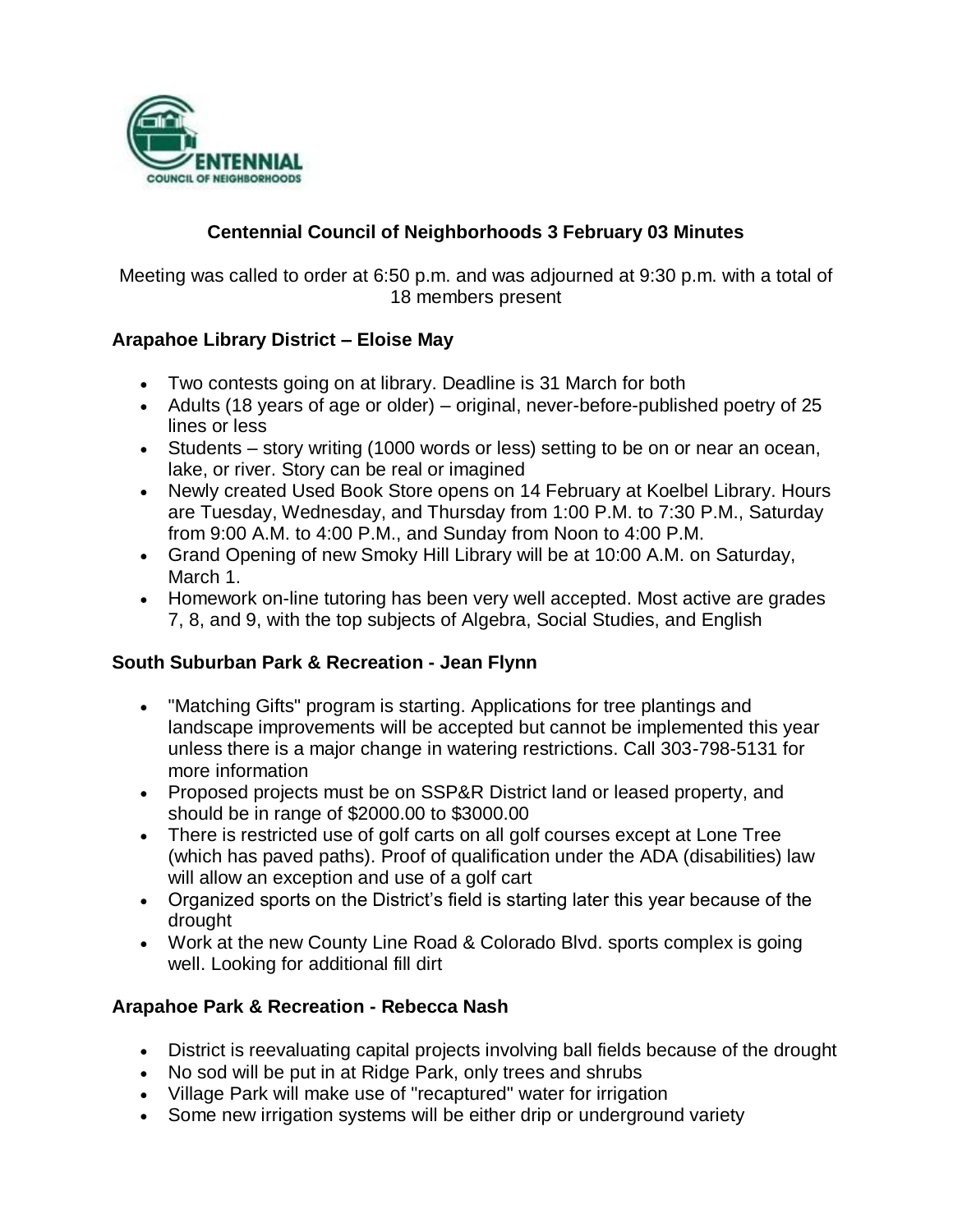• Installation of new water lines along Orchard Road is in progress, and there will be a lot on construction along Orchard this year

## **Arapahoe Sheriff's Office - Bruce Williamson**

- Sheriff is participating in Project Homesafe, which provides a free gun lock. Contact the sheriff's office for more information on obtaining a lock. Must be a resident of Arapahoe County
- There were a total of 5306 accidents countywide, with 1300 involving injuries. Evenings are worse than daytime, and Friday evening is the worst of all
- Auto theft is still on the rise. Sheriff's Office is attempting to classify repeat offenders as chronic offenders, which results in higher bail bonds. There is more communication between the Impact Team, the auto theft team, and the team which looks for fugitives with outstanding warrants, especially those with previous arrests for auto theft
- Accident alerts, caused by weather, are determined for Arapahoe County by the State Patrol, and for the City of Centennial by the Arapahoe Sheriff
- Traffic accident data for 2002 shows the top 10 accident sites as:
	- 1. I-25 and Dry Creek
	- 2. Arapahoe and University
	- 3. Dry Creek and University
	- 4. Parker and Orchard
	- 5. Arapahoe and Jordan
	- 6. Arapahoe and Havana
	- 7. Arapahoe and Peoria
	- 8. Arapahoe and Lima
	- 9. Arapahoe and Quebec
	- 10. Smoky Hill and Buckley

### **Cunningham Fire District - Jerry Rhodes**

- South Metro Fire Rescue is in the process of moving to a new office at 9195 East Mineral this Thursday and Friday. The computer system will have some slight interruptions in service. However, it should be in full operation Monday, February 1 $0^{\text{th}}$
- As the drought continues, the fire departments urge you to be fire safe. Keep combustibles away from your home and be careful with any open flame or ignition source
- EMS Week is coming up in May and the Channel 9 Health Fair is coming in April. Contact your fire department for event information. Many of the firefighters will be helping staff the Health Fair sites around the area
- Chief Rinne (South Metro) is the immediate past president of the Denver Metro Fire Chief Association and Chief Dan Qualman (Parker Fire) was just elected as the Vice President of the Colorado State Fire Chief's Association
- Parker Fire Protection District has relocated a paramedic rescue unit from Station #5 to Station #2 on South Parker Road. This will improve response times in the northern part of the district
- Cunningham Fire Protection District added a new paramedic rescue to the system. During weekdays it is based at Parker and Iliff and spends the nights at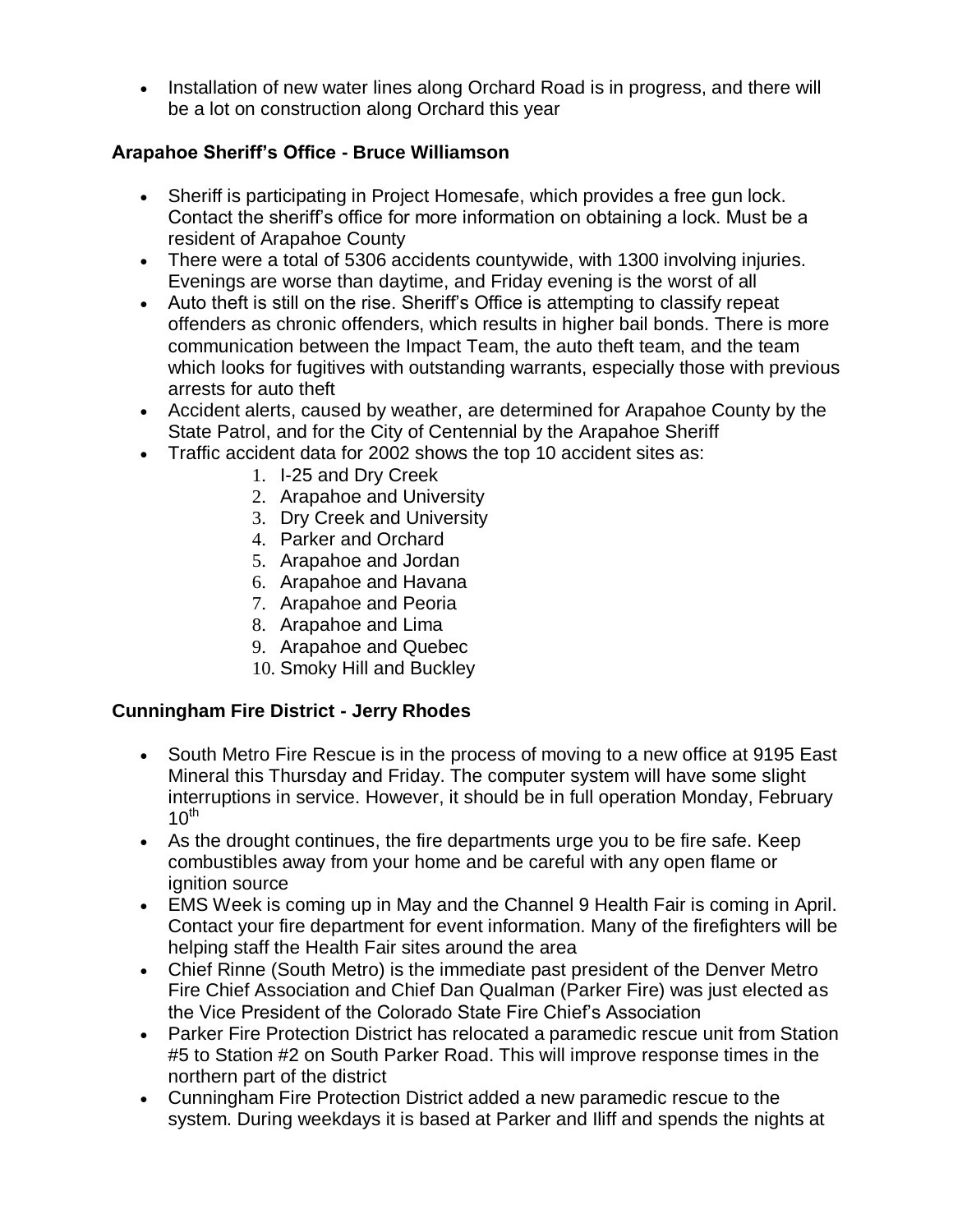Tower and Berry. Station #3 at Riviera and Picadilly is getting a new engine later this month

# **City of Centennial – Mayor - Randy Pye**

- The snow we received on Monday only provided about one inch of moisture. We are a very long way from ending the drought
- Centennial uses Ice-Slice mixed with sand in the snowplows. CDOT (the state) just plowed the roads with some sanding. This resulted in the City's streets being in much better condition than the streets maintained by the state
- Most of the intersections with the most accidents (see above) are intersections where a state road intersects a city road
- The stretch of Arapahoe Road from I-25 to Parker was approved for a redevelopment study by the TIP program of DRCOG
- East Cherry Creek Valley Water has condemned part of Georgetown Village greenbelts and fences for water lines. Call Mary Buckley at the City Offices for information, 303-734-4567. The water line will be going down Holly Street, and will affect traffic
- City is in process of updating the Emergency Preparedness Plan, which is based on the Arapahoe County plan
- City is also starting on a Comprehensive Plan for the City
- The redevelopment of the Marathon Oil property is getting controversial. The City of Littleton is responsible for processing this redevelopment, but it will affect some Centennial neighborhoods
- State Senator Andrews has proposed a bill that will take  $1/6<sup>th</sup>$  of the RDT tax and give it to CDOT for a traffic Congestion Mitigation Fund. The Mayor opposes this action, since it sets a precedent that allows the government to change voter approved allocations of tax monies

# **TREX Presentation - Hunter Sydnor**

- Adds 19 miles of light rail between Broadway and Lincoln Avenue. Will have 13 new stations with Park-n-Ride at 12 of these stations. Will also have 34 new light rail vehicles
- Adds 17 miles of new highway, one lane each direction on I-25 from Logan to I-255, and two lanes each direction on I-25 from I-225 to C470/E470. Also adds one lane each direction on I-225 from Parker to I-25
- TREX also completing bridge replacement, new exit/entrance ramps, drainage improvements, construction of retaining and sound walls, and new lighting in center medium. Interchange at I-25/I-225 completely redesigned
- HOV lanes can be used by all vehicles except during 6:00 A.M. to 9:00 A.M. and 3:00 P.M. to 6:30 P.M. on weekdays
- For 24 hour, real-time information, call 303-786-TREX or visit [www.trexproject.com.](http://www.trexproject.com/) Targeted completion date is Fall 2006
- "Move-It" program for minor accidents on the freeway. Police & insurance companies will not penalize you for moving your car out of the traffic lanes
	- 1. If vehicles are drivable, and no injuries, no drugs or alcohol involved
	- 2. Move vehicles off road to nearest emergency pullout, shoulder, or off-ramp shoulder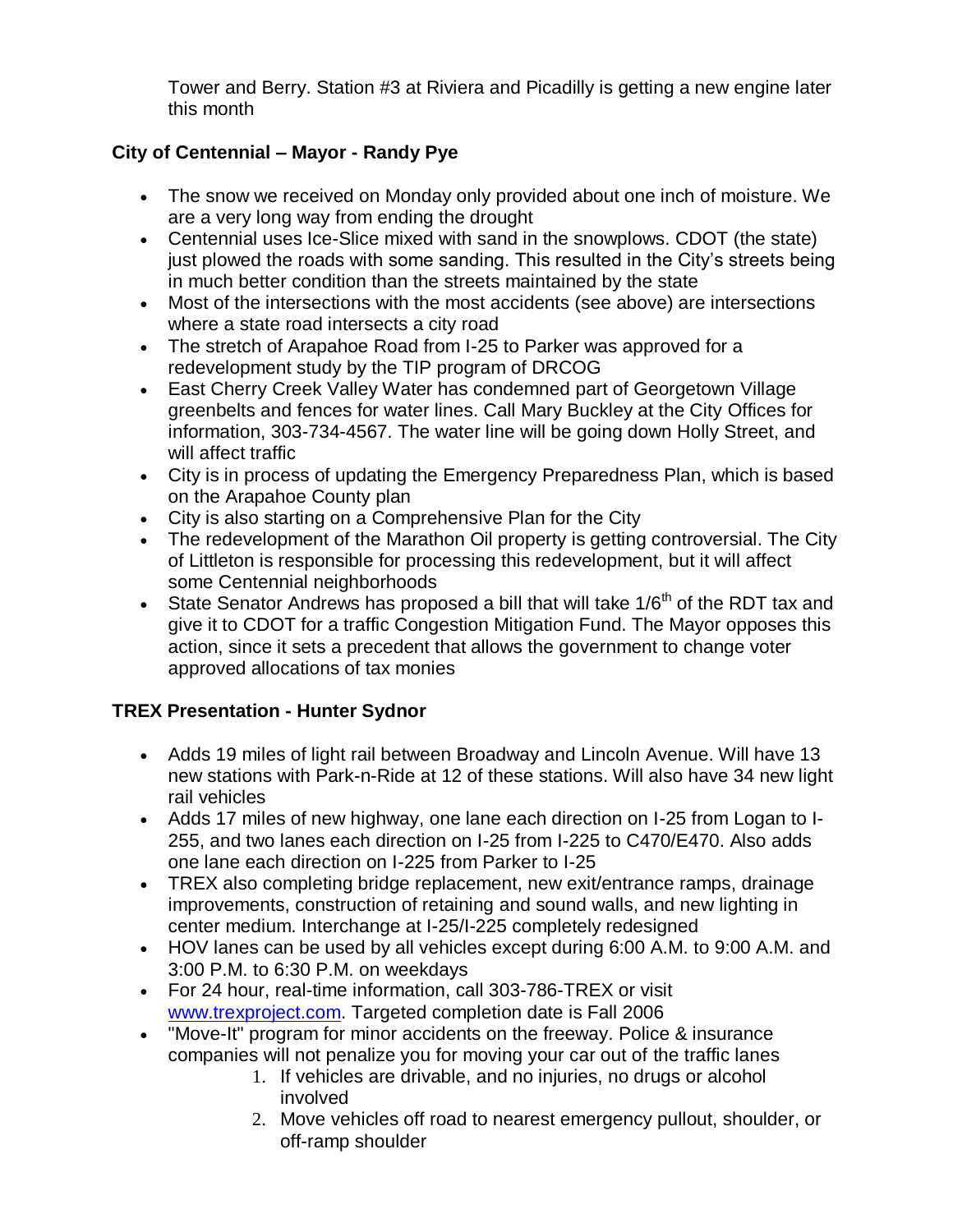- 3. Call 911 to alert them of accident. They may give further instructions
- 4. Exchange information (name, address, phone, driver's license number, make, model, color of vehicle, license plate number, insurance carrier and policy number. Then report accident as instructed by law enforcement and insurance

### **CenCON Reports - President - Cathy Noon**

- No change in the status of acquiring insurance for CenCON. Members should already be covered by their HOA
- Mike Sutherland checked CenCON's tax exempt status & it is correct and current with no further action required
- Urban Drainage and Flood Control District will have a meeting at the Parker Town Hall on 26 February, from 7:00 to 9:00 P.M. to discuss the Cherry Creek Corridor Drainage Way Master Plan
- Littleton is hosting a Neighbor-2-Neighbor Roundtable on 26 February, from 5:30 to 7:30 P.M. at the Bemis Public Library to discuss Homeowners Association Issues with a panel of experts. Attorneys will also be present to answer questions. A light dinner will be served. RSVP by Monday, 24 February to Susan Payne at 303-795-3755
- The amount of the dues for next year was discussed after reviewing a breakdown of finances from Gerry Cummins
- A motion to reduce the dues to \$30.00 was made by Claudette Cooper and seconded by Tom Wood. The motion was defeated by a vote of 14 to 2. A motion was then made to keep the dues at the current level of \$45.00 by Brad Calbert, and seconded by Hanna Goldberg. The motion passed with a vote of 13 Yes, 2 No, and 1 Abstaining
- New Board elections are in April

### **- Treasurer - Gerry Cummins**

| Checking account       |          | Savings account        |           |
|------------------------|----------|------------------------|-----------|
| Previous balance:      | \$531.33 | Previous balance:      | \$2327.82 |
| Income                 | \$101.25 | Income (Dues)          | \$0.00    |
| <b>Expenses</b>        | \$75.22  | (Interest)             | \$0.00    |
| <b>Closing Balance</b> | \$557.36 | <b>Closing Balance</b> | \$2327.82 |

#### **- Secretary - Frank Green**

• It was moved by Michael Sutherland and seconded by Hanna Goldberg that the January 2003 minutes be approved as read. Approval was unanimous

### **- Membership - Michael Kirrane**

 CenCON Association Membership proposed for informal neighborhood groups meeting the following requirements: